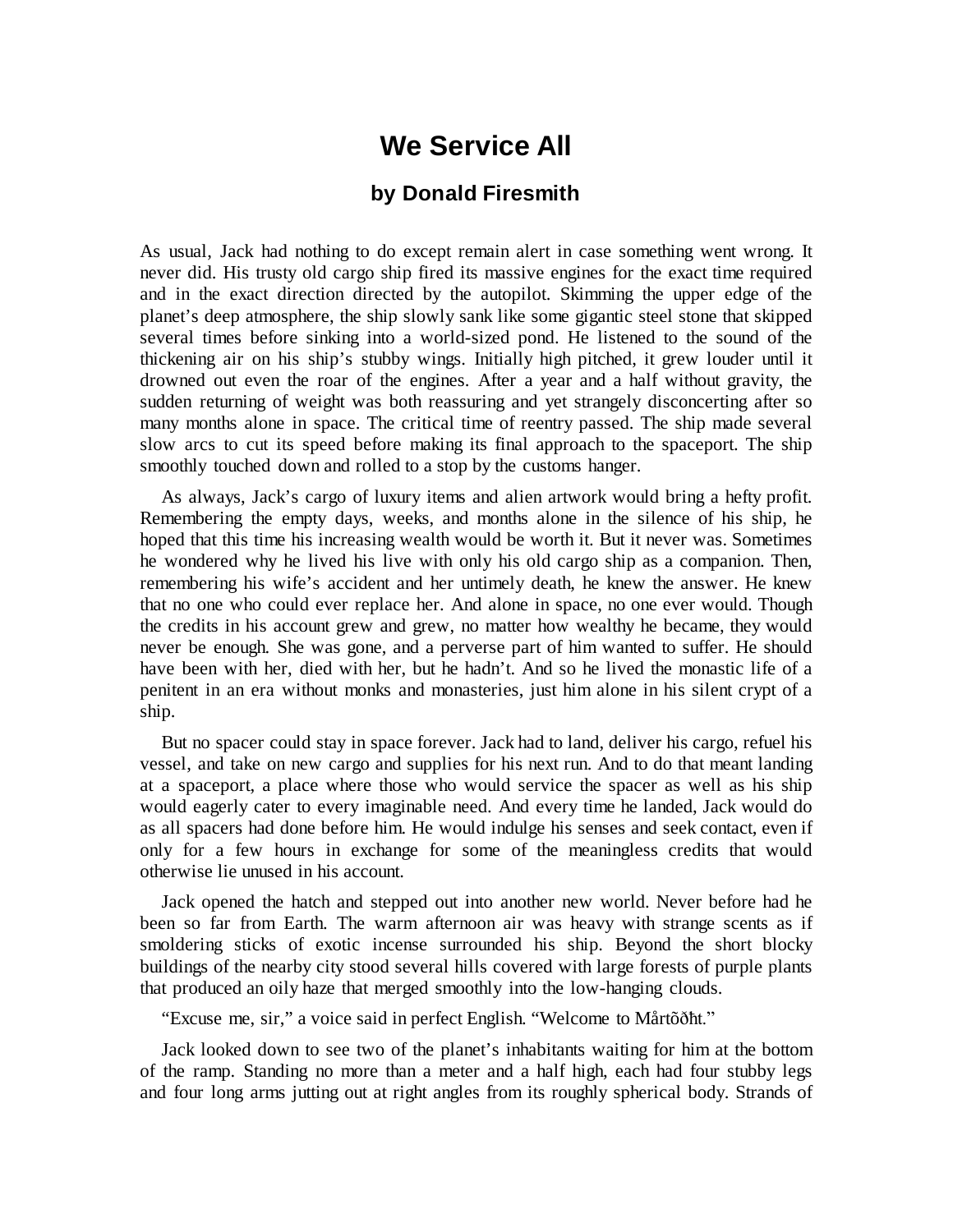what looked like greenish spaghetti thickly covered the pair, started just below what he took to be a circular mouth surrounded by four pairs of small yellow eyes. They appeared to be identical, their only difference being the number and color of the small pouches that hung from the harnesses they wore.

One of them held a translator above its mouth and spoke in a soft series of clicks and unpronounceable consonants. "Excuse me, sir," the device translated. "Welcome to Mårtõðħt. I am the port customs inspector, and my colleague is from the Finance Guild. We are here to assess your import duties and landing fees. We have the manifest you transmitted and are now ready to inspect your cargo."

Jack looked at the pair and was glad that their translator understood English. He knew he could not even come close to pronouncing the local language. "Certainly, he replied. "How long before I can begin unloading?" The translator emitted another series of clicks and vowel-less consonants.

"We should be done by midday tomorrow. Perhaps until then you would like to visit our city. I am sure we have many fine restaurants that can prepare food that is acceptable to your tastes and nutritional needs. And you will surely enjoy staying in one of our fine hotels after so many nights confined aboard your ship."

"Thank you," Jack replied. "I've been looking forward to it."

"Please authenticate your identity here, and you may go," the Mårtõðħtian's translator requested as the customs inspector handed Jack a tablet and pointed one two-fingered hand to a glowing circle at its top. "We shall communicate with you tomorrow when the inspection is completed."

Jack touched the appropriate spot on the tablet, which took and recorded a microscopic sample of his DNA. His identity confirmed and registered, it made a brief ticking sound and the circle ceased glowing. Jack handed the tablet back to the customs inspector. Then leaving them to their work, he left the spaceport in search of a good meal and some of the human contact he had avoided for so long.

Just outside of the terminal building, Jack saw the typical establishments found in any port city. First came dozens of eating establishments. Each competed for the attention of newly arrived spacers with brightly colored signs, sound clips praising the many talents of their cooks, and hidden fans blowing tempting smells out onto the sidewalk. Catering to off-worlders who could not read the menus, the restaurants' wide windows were full of enticing sample entrées, in which local foods contended with the recreations of the most popular dishes from neighboring star systems. Although most meals just lay on their plates, Jack noticed that several dishes contained holographs of writhing worms and chittering insectoids.

After walking a few blocks, Jack started to see the same dishes over and over. He entered a small restaurant at random, led the waiter out to the front window, and pointed at what he hoped would be a reasonably safe selection. The waiter noted Jack's choice and then led him back inside. Jack selected a table that was roughly the right height and sat down in a reasonably appropriate chair, even though it was backless and nearly three times as wide as he needed. Before long, the waiter trotted up to his table and set down a plate, the contents of which looked remarkably like the example he saw in the window.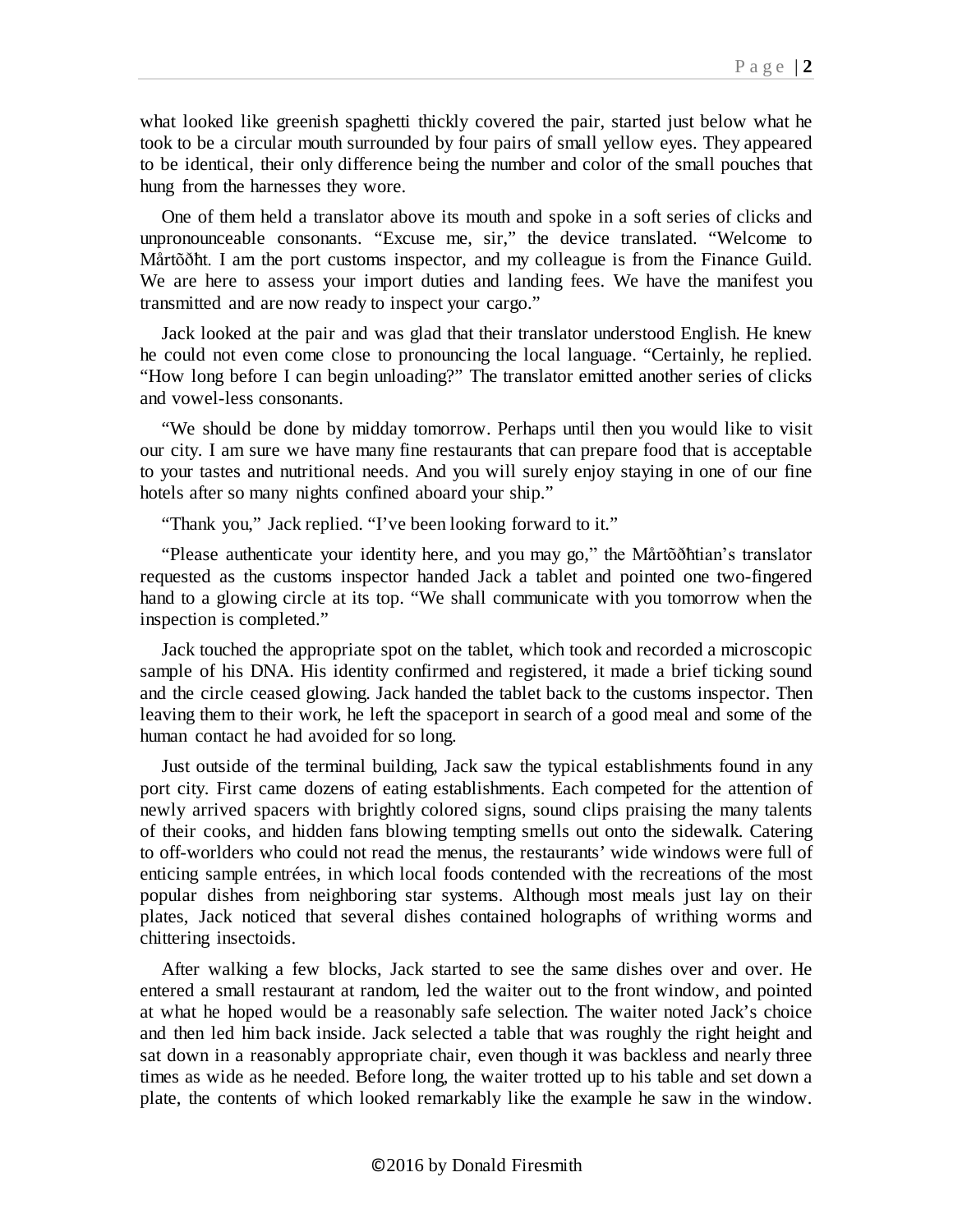The waiter paused as Jack took a bite. To Jack's surprise, he found that the meal tasted quite good, though it was dry and its texture took some getting used to.

"I need something to drink," Jack said, pantomiming raising a glass to his mouth.

"Måmkt wwõtk ðħ," the waiter said, looking at Jack with two of its yellow eyes.

"I don't understand you," Jack answered. "Are you asking me what I want to drink?"

"Måmkt wwõtk ðħ," the waiter repeated, raising two of its hands up and over mouth at the top of its rounded body.

Jack nodded his head. When that brought no response, Jack pointed to a cup sitting on a neighboring table where three of the locals appeared to be engaged in a lively conversation.

"Måmkt wwõtk ðħ ðåmwk," the waiter replied and left.

Once more having no idea what the waiter had said, Jack turned back to his food. He was almost done when the waiter returned with a large glass of boiling water. As usual, dining on a new planet was an adventure, and if ordering boiling water to drink was the only problem, then he would count his dinner as a success. He paid by pressing his finger to the glowing circle on the bill, got up, and went out into the night, looking for a place to satisfy his second hunger.

Jack did not have to look long. Leaving the main road and walking farther from the spaceport, he soon found the district he was seeking. The flashing signs became brighter and more garish. Eschewing recorded come-ons, each business now had a barker outside the front door, working hard to entice potential customers inside. And the dishes in the windows were now holographs showing members of various alien races.

Out of habit, Jack liked to assume that the holographs were of beautiful females, at least beautiful in the eyes of others of their species. But Jack knew he was more often wrong than right. One could never assume anything when dealing with exobiology. Alien planets were not populated by mammals or even by vertebrates with single spinal columns. Intellectually, he knew that he was more closely related to a cabbage than all creatures that had evolved on other worlds. And sex for different species often meant anything from hermaphroditic couplings to species with three or more sexes to parasitic species requiring animal hosts during mating.

Still, to each his own, Jack had learned to say. Prejudice was bad for business and something a successful trader could ill afford. He moved farther into the district, looking for just a single brothel with a human woman. Though the larger establishments serviced the needs of all manner of customers, he could not find even one with a hologram of a woman in the window.

Beginning to believe that he was too far from home, Jack was just about to head back and look for a hotel when he noticed a side street lined with several smaller establishments. Not holding out much hope, Jack none-the-less decided that he might as well go and see what they had to offer before giving up. The brothels were shabbier, and the selections they offered were considerably less than the larger establishments. He was turning to leave as a Deltinoid came up behind him.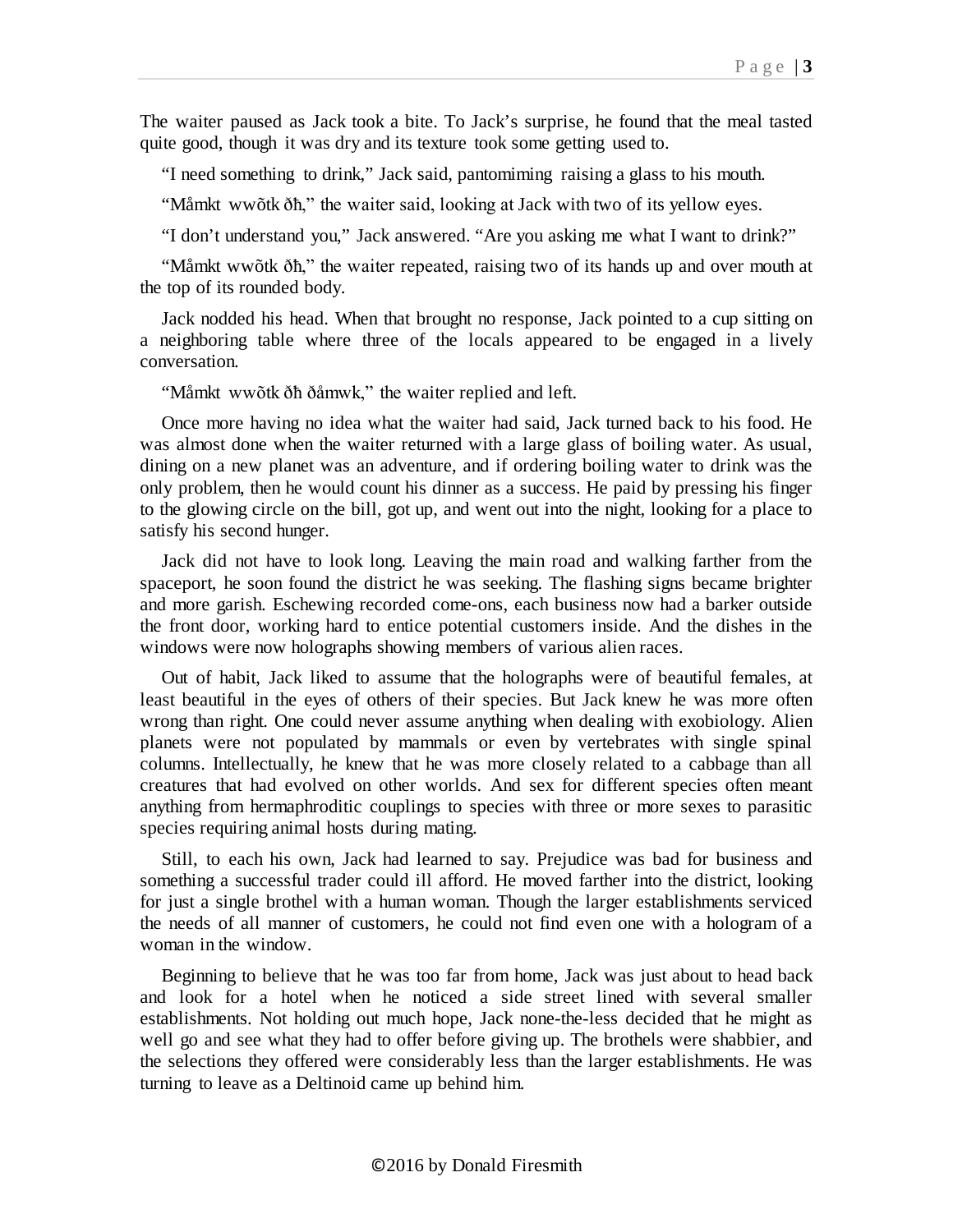"Both farrr frrrom home, Earrrthling, youuu and I" the creature said. "Perrrhaps I can be of serrrvice."

Jack turned and looked suspiciously at the being he took to be the brothel's barker. The Deltinoid looked mostly like a huge twelve-legged purple caterpillar if you ignored the two trunks at its head and the fact that it was covered by circular scales. Jack glanced back at the window to make sure, but he only saw two holographs and they both showed members of the indigenous species. "I don't think so," Jack replied, feeling tired as well as frustrated by his lack of luck. The thought of spending the evening ogling a naked Mårtõðħtian dancer did absolutely nothing for him. In fact, the idea was more than a little revolting, especially were he to think the thought through to its obvious conclusion. Over the years, he had heard the occasional rumor. Some sick spacer would get so lonely that he eventually succumbed to interspecies sex. Although some of the other spacers felt pity for the sick bastards, Jack thought the idea was disgusting and couldn't imagine ever getting that desperate.

"Hasty conclusions often false, Earrrthling," the Deltinoid said as Jack turned to leave. "Ignorrre window. My establishment now can serrrvice all. Youuu thirrrsty. Come inside. Have drrrink. Youuu see. We serrrvice all."

The Deltinoid was either perceptive or else had guessed how little of the hot water Jack had drunk at the restaurant. Realizing just how thirsty he was, Jack decided at least to go in for a quick drink. Just one drink and then back outside to search for a hotel.

Inside, the place looked like any small brothel anywhere in a dozen systems. There was a bar, a few small tables for the drinking customers, a well-lit runway for the local lovelies to dance on, and the unmarked door in the back that led upstairs to the privacy chambers. Jack sat down at one of the tables, ordered an overpriced drink containing more alcohol than water, and glanced over at the evening's entertainment.

On the stage in front of a Denubiat spacer was another of his species rippling and rocking rhythmically to the sounds of cymbals, gongs, and tubular bells. She was tall, slender, and looked vaguely like the product of the mating of an insect and a porcupine. She snapped her claws like castanets while the color of her carapace alternated between green and purple. Jack had to admit that she seemed to be working hard to convince the Denubian to go upstairs with her. But seven empty bottles littered the spacer's table, four of his six eyes were closed, and he was close to comatose.

The music eventually stopped, and the prostitute's dance ended. She looked over at Jack and started moving towards him, her claws clicking softly with each step on the stage. Jack began to feel ill at ease and was considering moving to a table farther back, when the Deltinoid returned with his drink.

"No worrry, Earrrthling," the creature said as he placed the glass containing a bright blue liquid on the table. "Drrrink. Youuu see. We serrrvice all."

Jack took a long hard gulp and felt the spicy liquid burn his tongue and throat as he looked back up at the stage. The Denubian dancer stood over him, close enough to reach down and touch him with her long spidery forelimbs. A slow seductive song from Earth started to play, and she started to sway to the music. Jack chugged the rest of his drink, and the fiery taste brought tears to his eyes.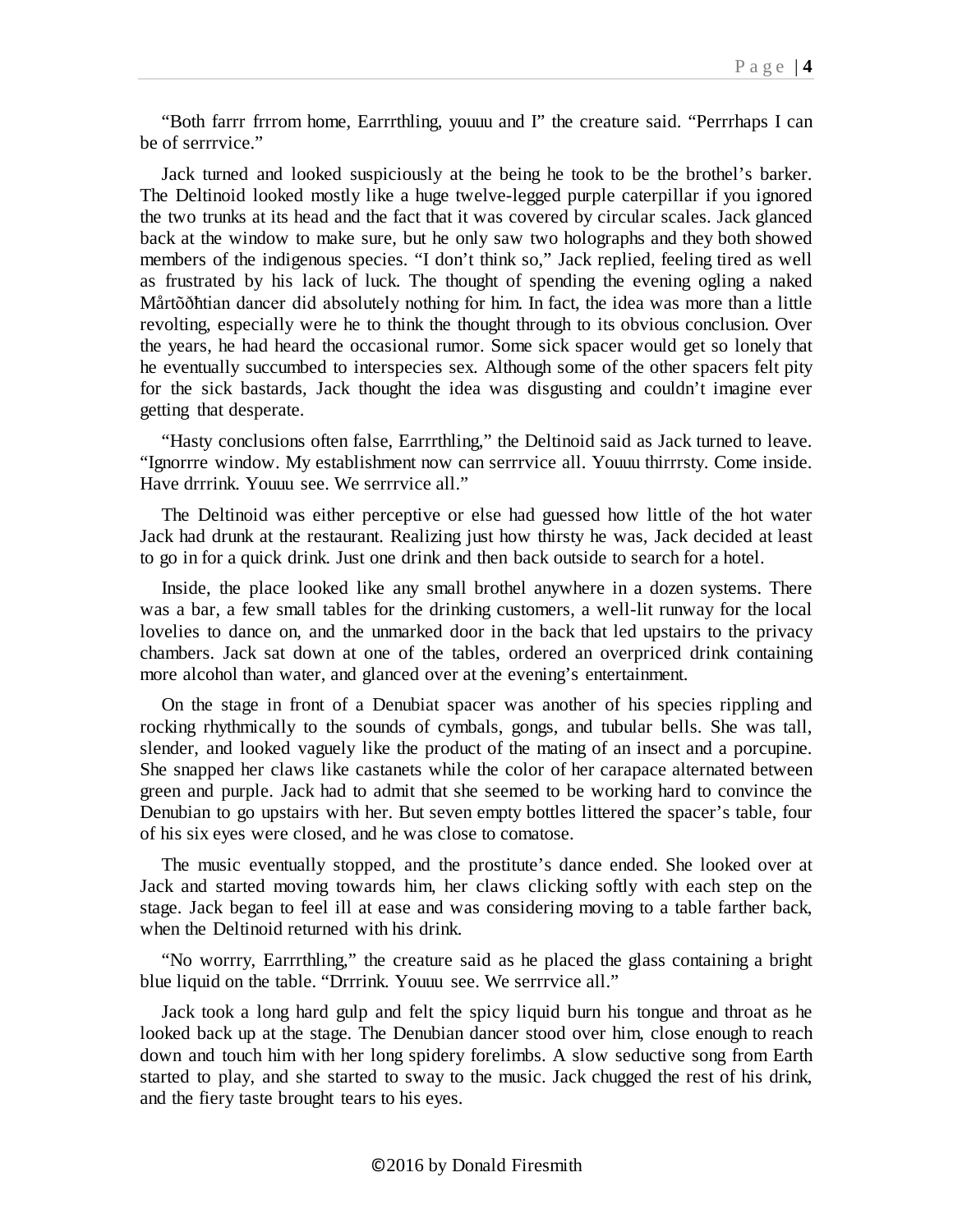Something was happening to the dancer, something Jack could not explain by the drink or the tears that blurred his vision. The dancer seemed to be melting. Her claws were retracting, sliding back into her forelimbs. Then the spines along her back began to withdraw into her body. In less than a minute, she had morphed into a smooth gray mass that still swayed rhythmically to the music. The morphing continued. New arms grew outwards as the gelatinous torso raised itself onto two new legs. Hands appeared and grew fingers, while a head formed, sprouting ears, eyes, and a nose. The gray skin turned a light beige as breasts blossomed and a groove formed where legs met body. Completing her transformation, her baldhead sprouted shoulder length blond hair while a small patch of identically blond hair hid the groove below. In less than two minutes, the Denubian had transformed into the most stunningly beautiful naked human woman Jack had ever seen or even dreamed of in the depths of his solitude between the stars.

"Youuu see, Earrrthling," the Deltinoid said. "No lie. Youuu have seen with own eyes. We serrrvice all."

Jack was dumbfounded. The woman before him swayed gracefully to the music, her right arm held modestly before her ample breasts while her left hand hid the treasure between her legs. He looked at her as though she were some magician's assistant, suddenly appearing from the box that briefly before had held a snarling tiger.

"But how?" Jack gasped. He didn't dare look away lest the magician perform another switch if he glanced at the barker for even the briefest of moments.

"Not now, Earrrthling. Youuu like, youuu pay. Then, afterrr we talk."

The music and the dancer became oriental. Her blue eyes became brown beneath folded eyelids, her skin a different shade of white, and her large breasts smaller though no less enticing. The buxom Swede had become a demure Japanese. Then the music moved westward and she transformed into a Bollywood dancer, followed by an Arab belly dancer, then African, and finally back to Caucasion, though this time a redheaded Irish Coleen.

"Amazing, isn't she. A bluuuvoxian shape shifter. Only one on whole planet, and I have herrr. I pay herrr well, buuut she morrre than worrrth it."

The beautiful dancer took his hand and gently pulled him to his feet. Then without realizing it, Jack placed his thumb on the proprietor's tablet and transferred the necessary credits. He follow her through the unmarked door and up the stairs to one of the brothel's privacy rooms.

"I can be any kind of woman you desire," she said with only the faintest of accents. Her hair and skin changed color. She grew taller, then shorter. She went from thin to muscular to Rubenesquely soft and sensuous. She even took on the faces of several famous actresses and singers from previous centuries. "I can be anyone," she whispered as she unbuttoned his tunic and then knelt to remove his pants. Then standing once more, she moved forward 'til her naked breasts lightly touched his chest with each breath.

Her skin was wonderfully warm and smooth as he took her in his arms and kissed her. Her lips were soft, her perfume intoxicating.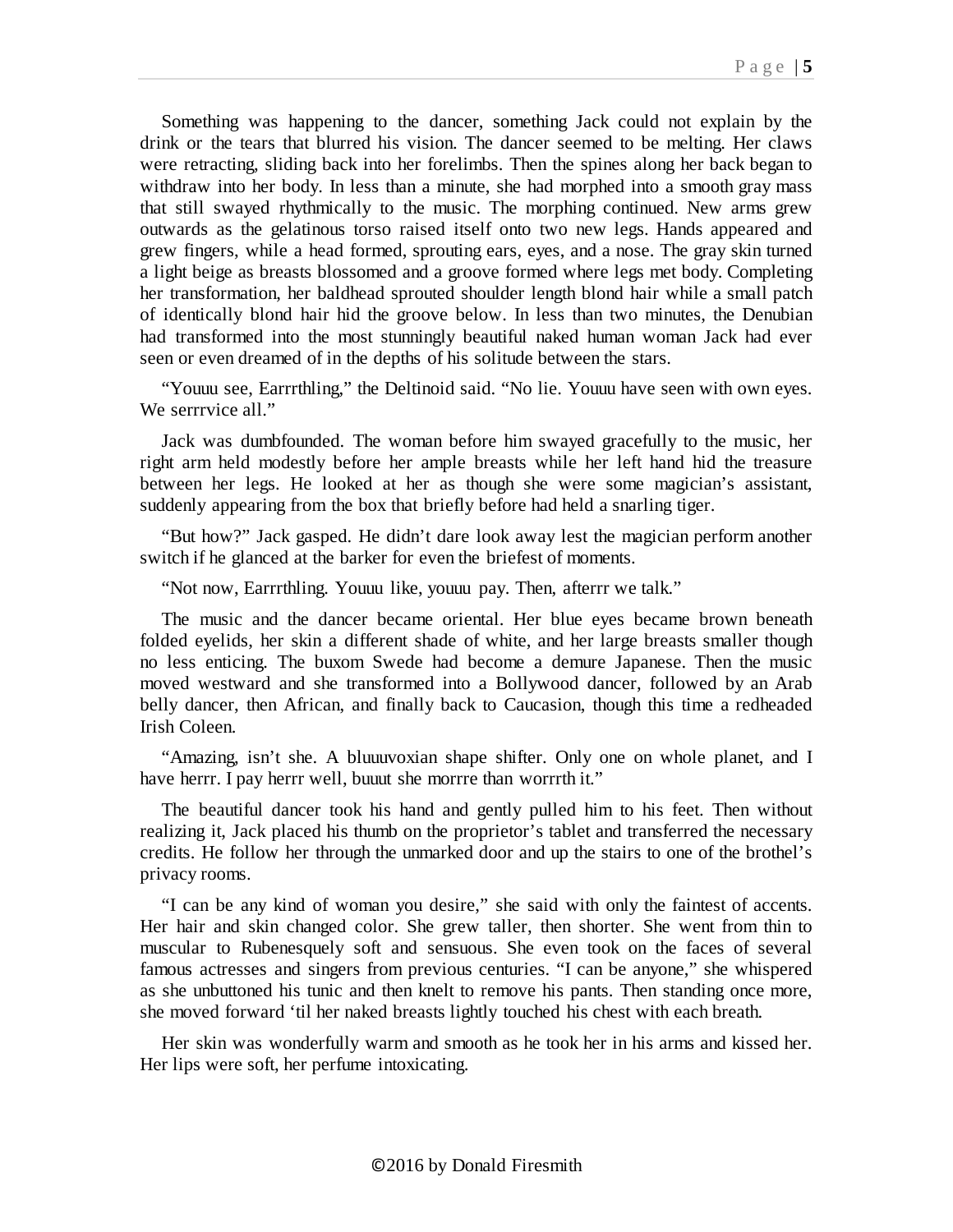"I can do anything you desire," she breathed as she reached down to take him in her hands. "I can fulfill your every fantasy, satisfy your every need."

His desire grew, and he could feel his body respond to her gentle touch with an overwhelming lust such as he hadn't felt in years. But suddenly, the memory of her as he had first seen her returned unbidden to his mind. He remembered the Denubian dancer with a spiky carapace, the razor sharp teeth, and the claws instead of hands. His manhood wilted, and his lust vanished as though it had never existed.

She drew back, as if physically struck by the intensity of his loathing, both for her and for himself. "But that is not me," she cried. "Look at me!" She begged, gesturing at her perfect body. "This is me. This is what you want and need."

But it's wasn't. Jack's memory teleported him back to his former home on Earth, to the tragic accident that had taken his wife some twenty years earlier. Trembling, he sat on the bed, reached down and pulled his tablet from the pocket of his fallen tunic. Tapping its surface, he brought up a holographic image of his wife. He didn't want a prostitute, even one who could become the most beautiful of women. He wanted only one woman, the one woman he can never have again. He wanted his wife. But she was dead and buried long ago on a planet hundreds of light years away.

The prostitute sat down on the bed, gently turning his hand so that she could look at the image he could only dimly see for the tears in his eyes.

"I understand," she said, placing an arm around him and gently pulling him to her breast. The simple act was no longer sexual but comforting as her face morphed into that of his long dead wife. A skilled empath, she gingerly searched through his memories and found the sound of his wife's voice, her mannerisms and way of speaking, and most importantly his memories of their most tender and intimate moments together. Expertly, she used her telekinetic talent to carefully manipulate the neurotransmitters in various areas of his brain. She delicately lowering his norepinephrine level, easing his stress. She gently elevated his serotonin, dopamine, and oxytocin levels to increase his feelings of well-being and to deepen his feelings of love.

"Jack," she said softly. "Look at me, Jack."

He slowly looked up, and there she was, looking exactly as she had on their wedding night. "Sarah?" he asked, confused.

"Yes, Jack," she whispered, as she increased his trust by further elevating his oxytocin levels.

"But…"

"Hush now my love," she said. "Everything is finally as is should be." She gently eased him back on the bed, holding him in her arms and stroking his back. "Hold me in your arms, and say that you love me. Tell me all of the things you've waited oh so many years to say. Tonight, I am yours."

And so they held each other. They talked for hours, and when they finally made love, it was truly an act of love, far more emotional than physical. And afterwards as they lay together and he fell asleep, she oh so slowly and carefully retook her natural form. Her body softened, losing its human form. Then beginning at his feet and gradually moving